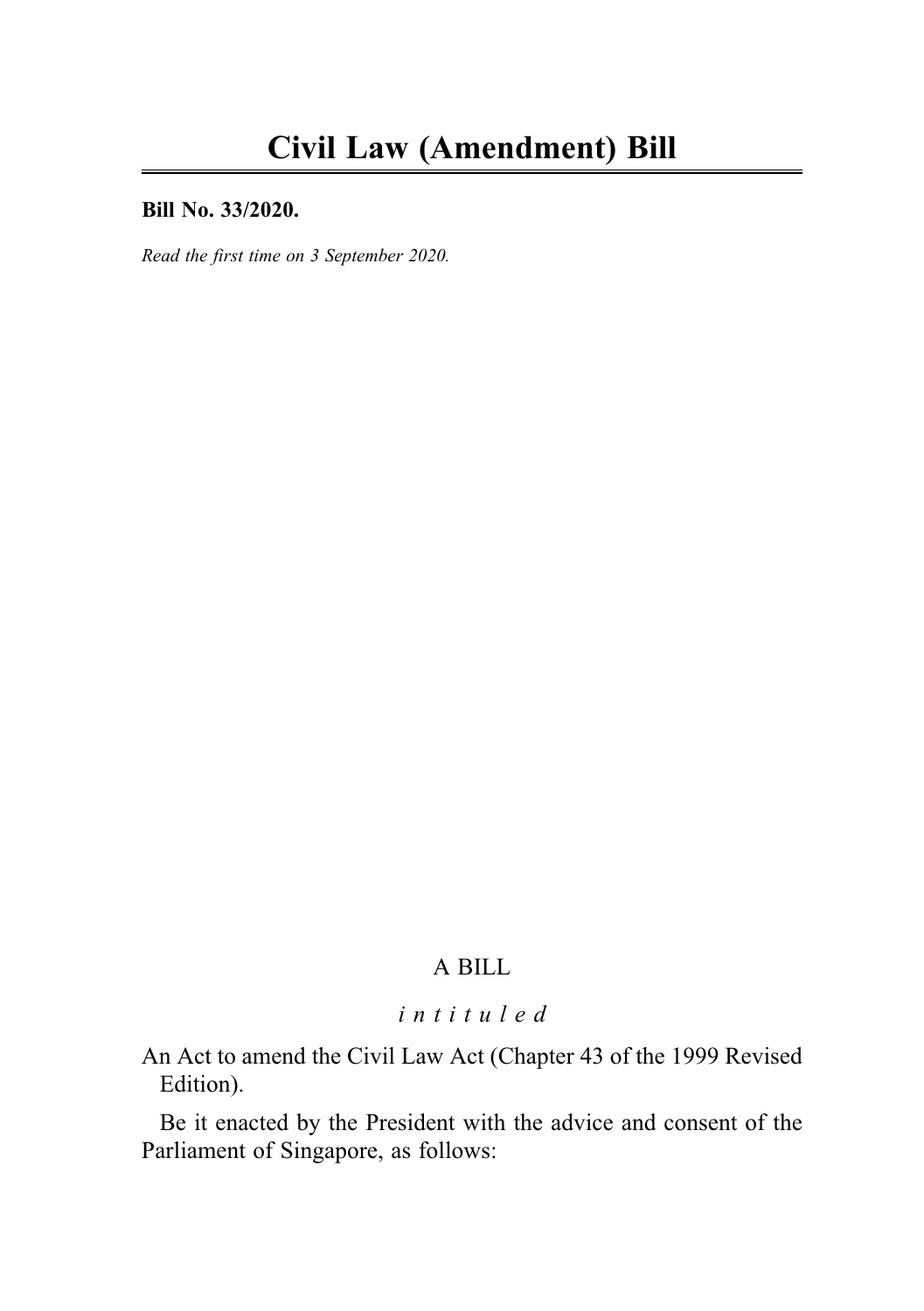## Short title and commencement

1. This Act is the Civil Law (Amendment) Act 2020 and comes into operation on a date that the Minister appoints by notification in the Gazette.

<sup>5</sup> New section 37

2. The Civil Law Act is amended by inserting, immediately after section 36, the following section:

## "Standard of care for medical advice

37.—(1) A healthcare professional meets the standard of care <sup>10</sup> in relation to the provision of medical advice to a patient if —

- (a) subject to subsection (2), the manner in which the healthcare professional acts in the matter (at the time the medical advice is provided) is accepted by a respectable body of medical opinion (called in this <sup>15</sup> section the peer professional opinion) as reasonable professional practice in the circumstances; and
	- (b) the peer professional opinion is logical.

(2) In order for the peer professional opinion mentioned in subsection (1) to be relied on for the purposes of that subsection, <sup>20</sup> the peer professional opinion must —

- (a) require the healthcare professional to have given (or caused to be given) to the patient —
- (i) information that a person in the same circumstances as the patient (which <sup>25</sup> circumstances the healthcare professional knows or ought reasonably to know) would reasonably require to make an informed decision about whether to undergo a treatment or follow a medical advice; and
- <sup>30</sup> (ii) information that the healthcare professional knows or ought reasonably to know (in accordance with subsection (3)) is material to the patient for the purpose of making an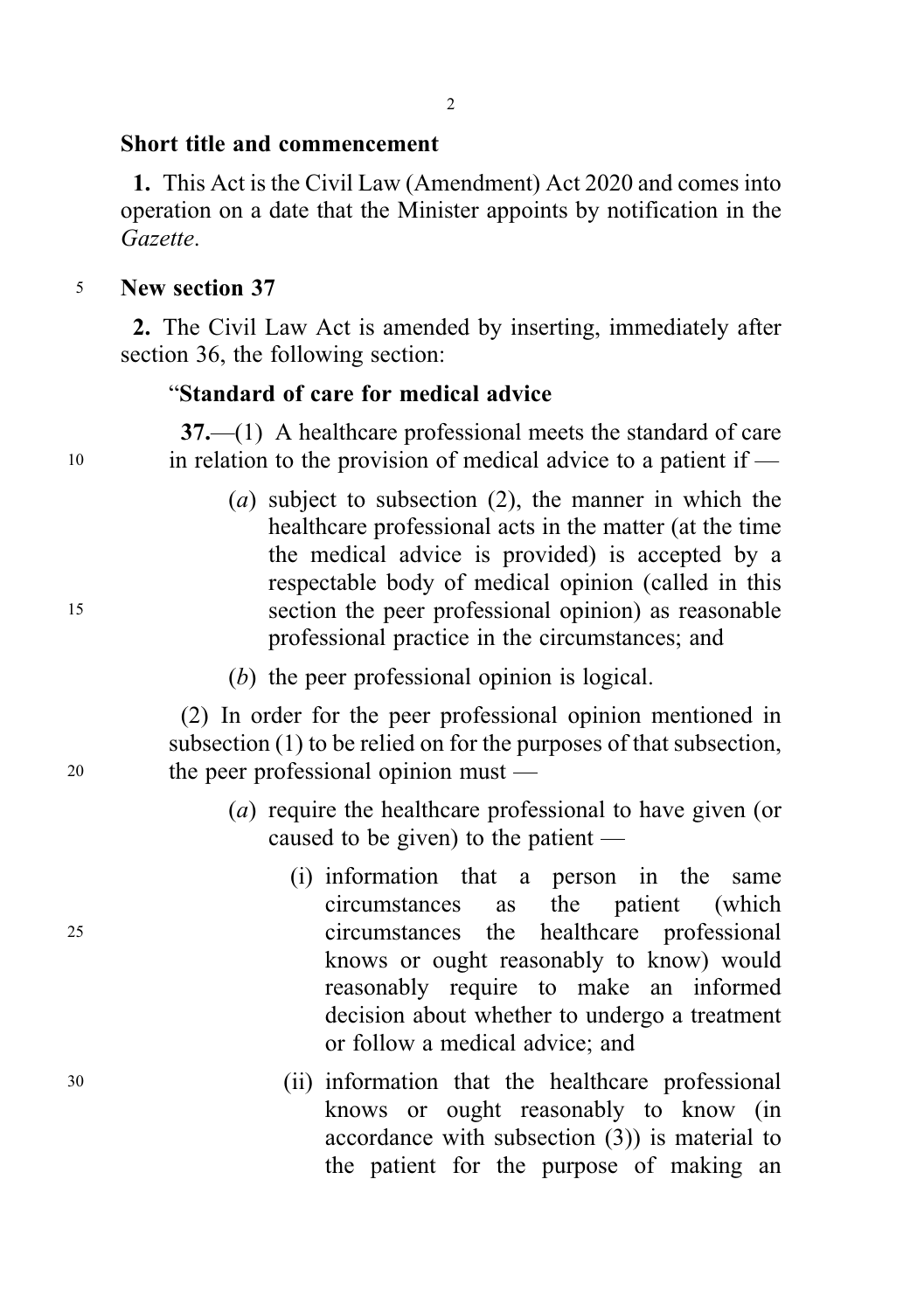### informed decision about whether to undergo the treatment or follow the medical advice; and

 $Explanation$ .  $\rightarrow$  Sub-paragraph (ii) refers to information which a person in the same circumstances as the patient would not reasonably require to make an informed decision (about whether to undergo a 5 treatment or follow a medical advice), but which is important to the patient, for the patient's own reason (including an idiosyncratic reason), for the purpose of making an informed decision.

(b) support the non-provision of any information mentioned in paragraph  $(a)(i)$  or (ii) to the patient 10 only where there is reasonable justification for that.

#### . Illustrations

(a)  $\overline{A}$  (a doctor) decides to perform an emergency life-saving surgery on  $B$  (a patient), who is unconscious, to create a temporary airway for  $B$ . Without this surgery,  $B$  will not be able to breathe and  $15$ will die. At the material time, there is no person present with legal capacity to make medical decisions on behalf of  $B$ , and insufficient time to locate or appoint such a person. A has reasonable justification for not providing information about the surgery to  $B$ , or any person with legal capacity to make medical decisions on behalf of  $B$ , before  $20$ performing the surgery.

(b)  $B$  (a patient) seeks treatment for breast cancer from  $A$  (a doctor) and informs  $A$  that  $B$  would like to proceed with a lumpectomy. B also informs that B had earlier consulted 2 other breast cancer specialists who had advised B of the other treatment 25 options (including their benefits and risks) available to B, and expressly tells  $A$  that  $B$  does not want to be given this information again.  $A$  is satisfied that  $B$  appreciates the seriousness of  $B$ 's decision to waive  $B$ 's right to hear such information. A has reasonable justification for not providing such information to  $B$ . 30

(c)  $\overline{A}$  (a doctor) is of the view that it is in the best interests of  $\overline{B}$  (a patient) to undergo a procedure and that informing  $B$  about the risks of the procedure would dissuade  $B$  from undergoing it. This, by itself, does not give  $A$  reasonable justification for not informing  $B$ about the risks. 35

(3) In subsection  $(2)(a)(ii)$ , an assessment as to whether any information is material to the patient for the purpose of making an informed decision about whether to undergo a treatment or follow a medical advice must be based on any specific concern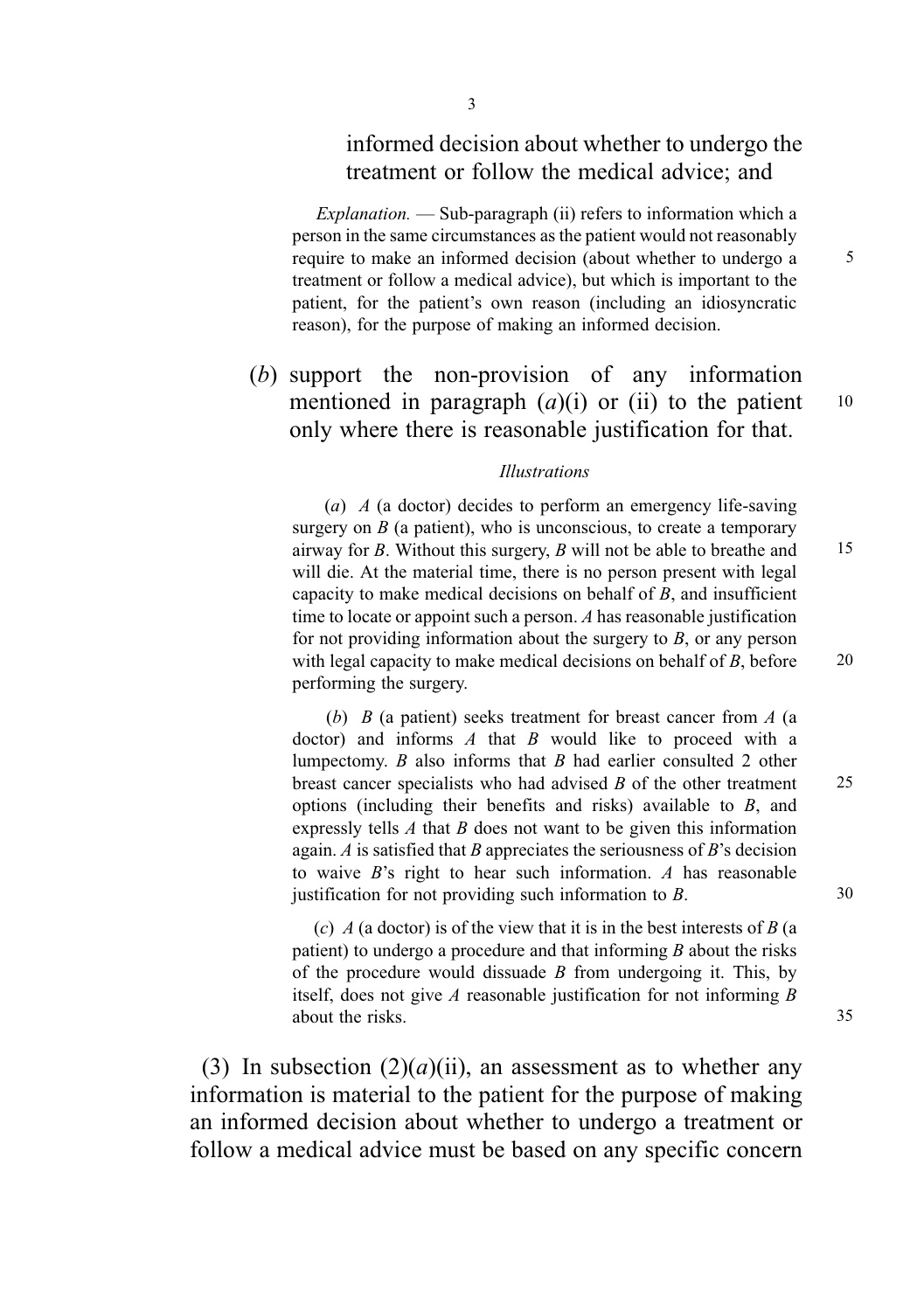or query the patient has in relation to the treatment or medical advice —

(a) which the patient expressly communicates to the healthcare professional; or

#### 5 . Illustration

B (a patient) asks  $A$  (B's doctor) about the risks of influenza vaccination. B expresses a concern to A about side effects of weakness or paralysis after being administered the influenza vaccine (which alludes to the Guillain-Barré syndrome). B is not a high-risk 10 patient for developing Guillain-Barré syndrome from influenza vaccination, and doctors would not ordinarily advise a patient in B's circumstances about Guillain-Barré syndrome as it is a very rare side effect of the influenza vaccine. However, since  $B$  has expressly communicated such a concern to A, information on the risks of 15 Guillain-Barré syndrome is material to B for the purpose of B making an informed decision about whether to receive influenza vaccination.

(b) which the patient does not expressly communicate to the healthcare professional but which ought to be apparent to the healthcare professional from the <sup>20</sup> patient's medical records that the healthcare professional has reasonable access to and ought reasonably to review.

#### . Illustration

Slightly dry skin at the surgery site is a rare but possible 25 consequence of knee replacement surgery. The general medical opinion is that a patient would not reasonably require information about the possibility of dry skin at the surgery site in order to make an informed decision as to whether to undergo knee replacement surgery.

 $30$  B (a patient) consults A (a doctor) on knee replacement surgery. B has an unusual concern that B's skin should not become dry, but does not expressly communicate this concern to A. A year earlier, B had consulted C (another doctor working in the same hospital as  $A$ ) on knee replacement surgery but did not proceed with it. B's medical  $35$  records containing notes of B's consultation with C show that B had repeatedly asked  $C$  about dry skin and stated that  $B$  did not want the skin on B's knee to feel dry after such surgery. Therefore, it ought to be apparent to  $A$  from such medical records of  $B$  that information about dry skin being a possible consequence of knee replacement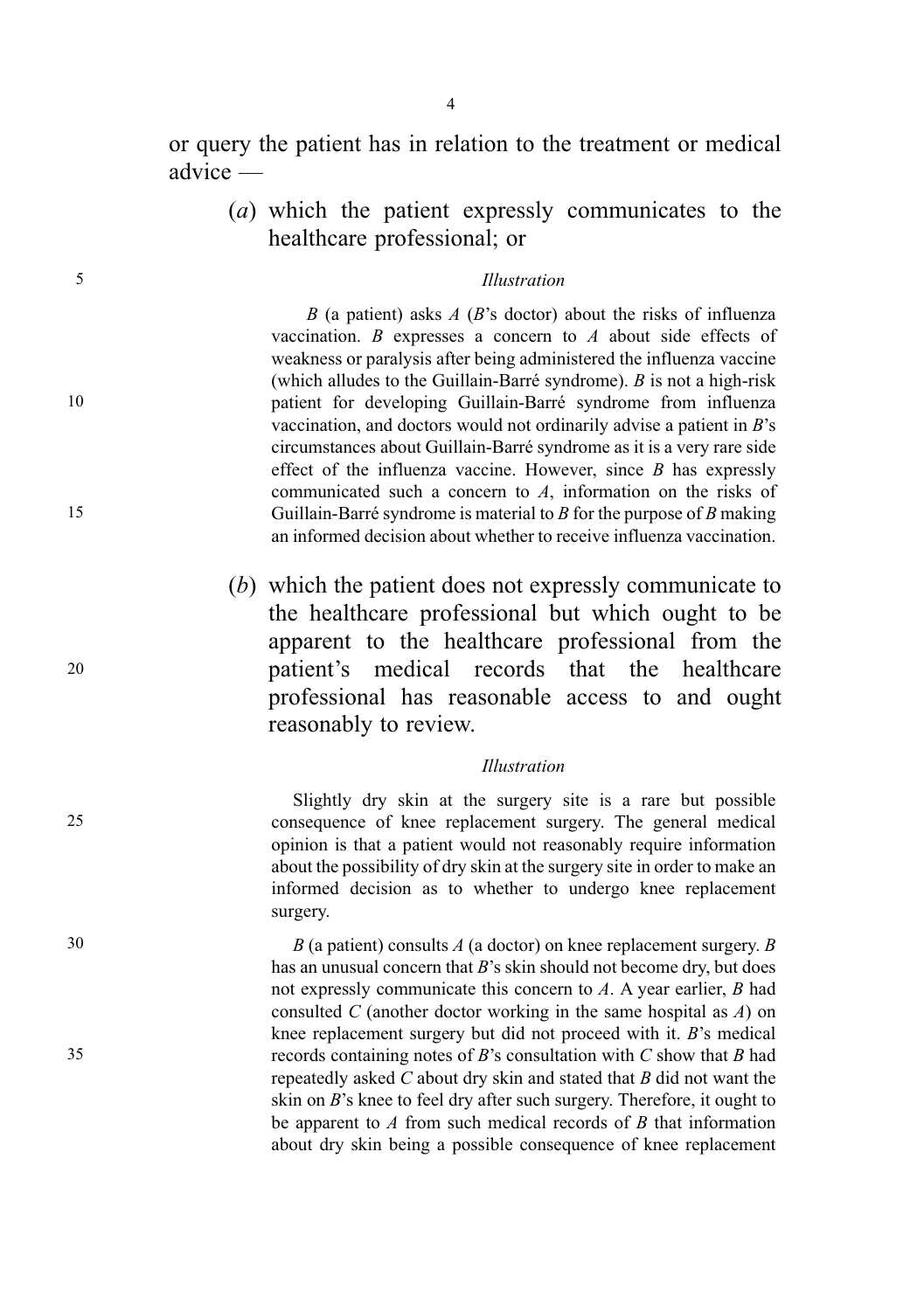surgery is material to  $B$  for the purpose of  $B$  making an informed decision about whether to undergo the surgery.

(4) The fact that there are differing professional opinions held by other respected healthcare professionals does not, by itself, prevent the peer professional opinion mentioned in <sup>5</sup> subsection (1) from being relied on for the purpose of that subsection.

(5) For the purposes of subsection  $(1)(b)$ , a peer professional opinion is logical where —

- (a) the body of healthcare professionals holding the  $10$ opinion has directed its mind to the comparative risks and benefits relating to the matter; and
- (b) the opinion is internally consistent and does not contradict proven extrinsic facts relevant to the matter. 15

(6) A reference in this section to a patient includes, in the case where the patient is under a legal disability, a reference to a person with the responsibility for making a decision for the patient having regard to medical advice.

(7) In this section, "healthcare professional" means an <sup>20</sup> individual who practises a profession that provides medical advice, and includes —

- (a) a medical practitioner registered (or deemed to be registered) under the Medical Registration Act (Cap. 174); and 25
- (b) a dentist registered (or deemed to be registered), and an oral health therapist registered, under the Dental Registration Act (Cap. 76).".

## Saving and transitional provisions

3.—(1) Where a healthcare professional provides, before the date 30 of commencement of section 2, any medical advice to a patient, that section applies to the provision of that medical advice by the healthcare professional if the healthcare professional continues to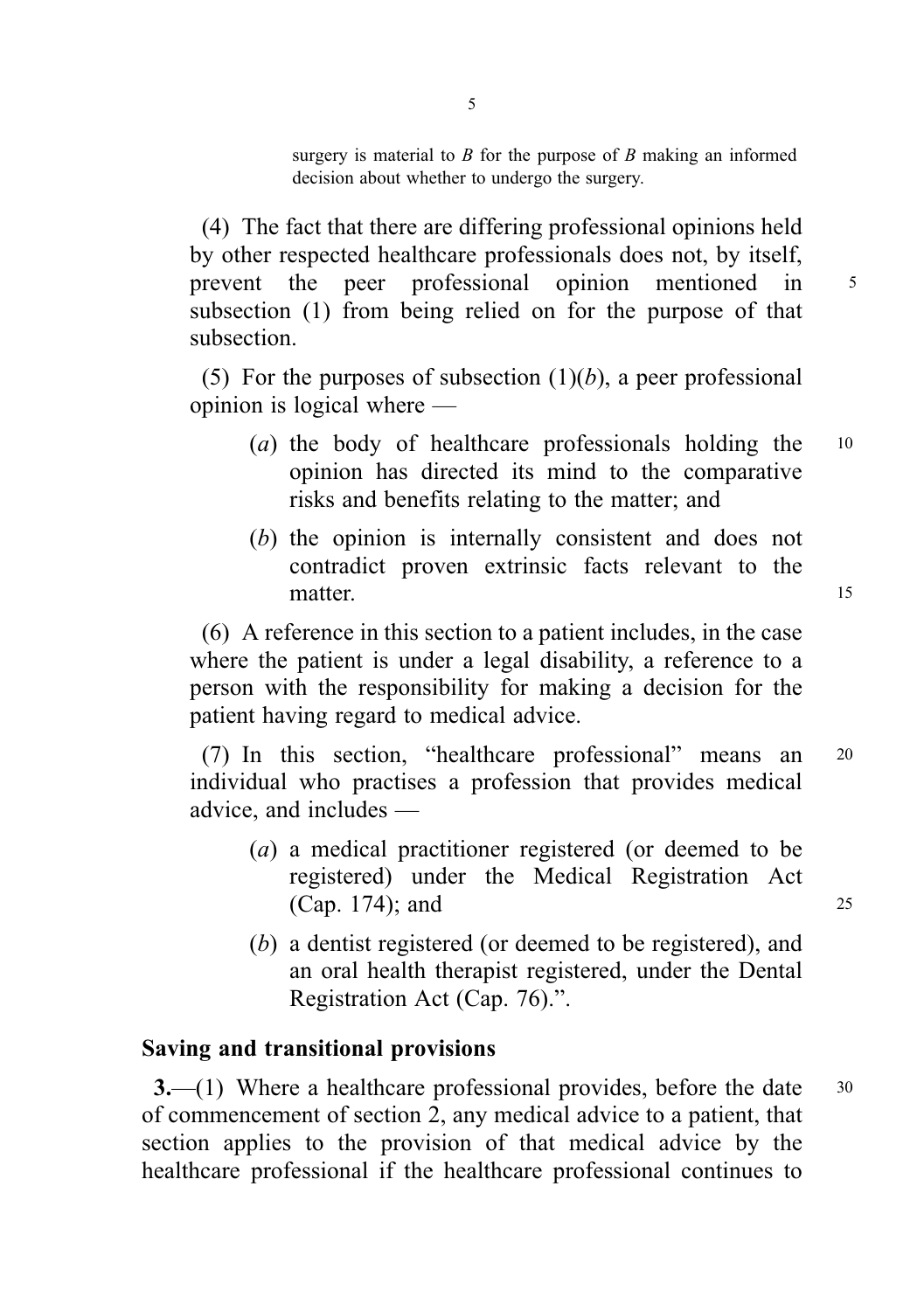provide medical advice, diagnosis or treatment to the patient on the same matter on or after that date.

(2) For a period of 2 years after the date of commencement of section 2, the Minister may, by regulations, prescribe such additional <sup>5</sup> provisions of a saving or transitional nature consequent on the enactment of that section as the Minister may consider necessary or expedient.

### EXPLANATORY STATEMENT

This Bill seeks to amend the Civil Law Act (Cap. 43) to set out the legal test in respect of the standard of care for medical advice given by healthcare professionals.

The provisions of the Bill, when enacted as law, will prevail over existing common law on the standard of care for medical advice, to the extent of inconsistency between those provisions and common law. To avoid doubt, the common law in this area will continue to apply where it is not inconsistent with the provisions of the Bill.

The Bill does not deal with, and does not affect existing common law on, the standard of care for medical diagnosis and medical treatment carried out by healthcare professionals.

Clause 1 relates to the short title and commencement.

Clause 2 inserts a new section 37.

The new section sets out the standard of care for medical advice given by healthcare professionals. A healthcare professional is defined by the new section to mean an individual who practises a profession that provides medical advice this includes a medical practitioner, a dentist and an oral health therapist.

The new section 37(1) states that a healthcare professional meets the standard of care in relation to the provision of medical advice to a patient if the manner in which the healthcare professional acts (at the time the medical advice is provided) is accepted by a respectable body of medical opinion (called the peer professional opinion) as reasonable professional practice in the circumstances, and such peer professional opinion is logical.

The new section 37(2) describes the standard by which the peer professional opinion must assess the information given by a healthcare professional in providing medical advice to a patient.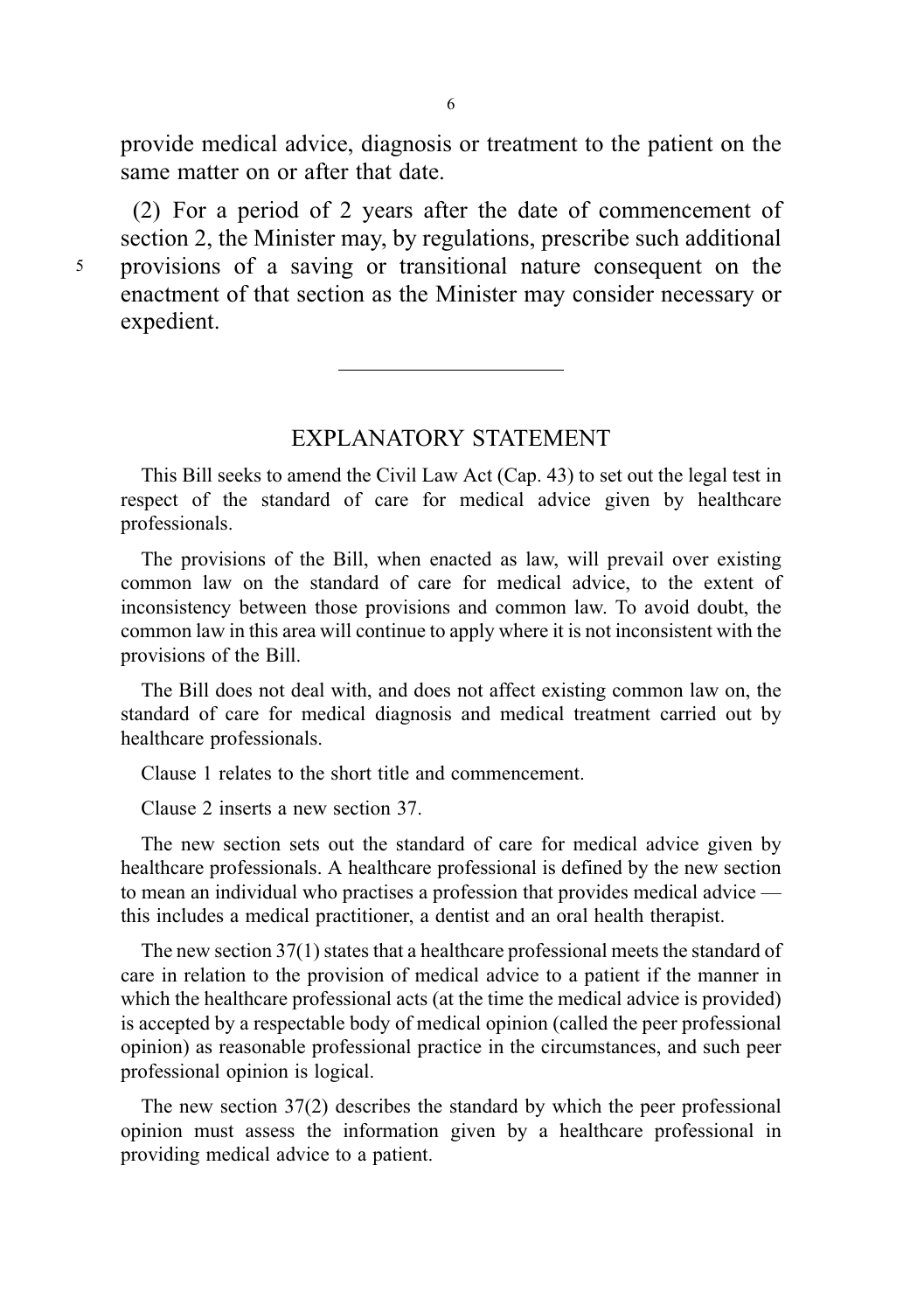The new section  $37(2)(a)(i)$  provides that the peer professional opinion must require the healthcare professional to have given or caused to be given to the patient information that a person in the same circumstances as the patient would reasonably require to make an informed decision about whether to undergo a treatment or follow a medical advice. These circumstances are relevant to the extent that they are circumstances which the healthcare professional knows or ought reasonably to know.

The new section  $37(2)(a)(ii)$  provides that the peer professional opinion must also require the healthcare professional to have given or caused to be given information that the healthcare professional knows (or ought reasonably to know) is material to the patient for the purpose of making an informed decision about whether to undergo a treatment or follow a medical advice. The Bill explains that this provision refers to information which a person in the same circumstances as the patient would not reasonably require to make an informed decision about the treatment or medical advice, but which is important to the patient for the patient's personal reasons (which may even be idiosyncratic reasons) for the purpose of making an informed decision.

The new section  $37(2)(b)$  provides that the peer professional opinion must support the non-provision of any information mentioned in the new section  $37(2)(a)$  only where there is reasonable justification for that. The Bill includes non-exhaustive illustrations of the presence or absence of reasonable justification.

The new section 37(3) provides that an assessment in the new section  $37(2)(a)(ii)$  as to whether information is material to the patient (for the patient's personal reasons) for the purpose of making an informed decision about whether to undergo a treatment or follow a medical advice must be based on the patient's specific concerns or queries about the treatment or medical advice (i) which the patient expressly communicates to the healthcare professional; or (ii) which are not expressly communicated by the patient to the healthcare professional but which ought to be apparent to the healthcare professional from the patient's medical records that the healthcare professional has reasonable access to and ought reasonably to review. The Bill includes non-exhaustive illustrations on the operation of subsection  $(2)(a)(ii)$  read with subsection  $(3)$  of the new section 37.

The new section 37(4) states the legal position on a multiplicity of peer professional opinions in respect of the giving of medical advice by a healthcare professional. The mere fact that there are different professional opinions held by other respected healthcare professionals does not preclude the peer professional opinion from being relied on for the purposes of the new section 37(1).

The new section 37(5) describes the threshold test of logic for the peer professional opinion.